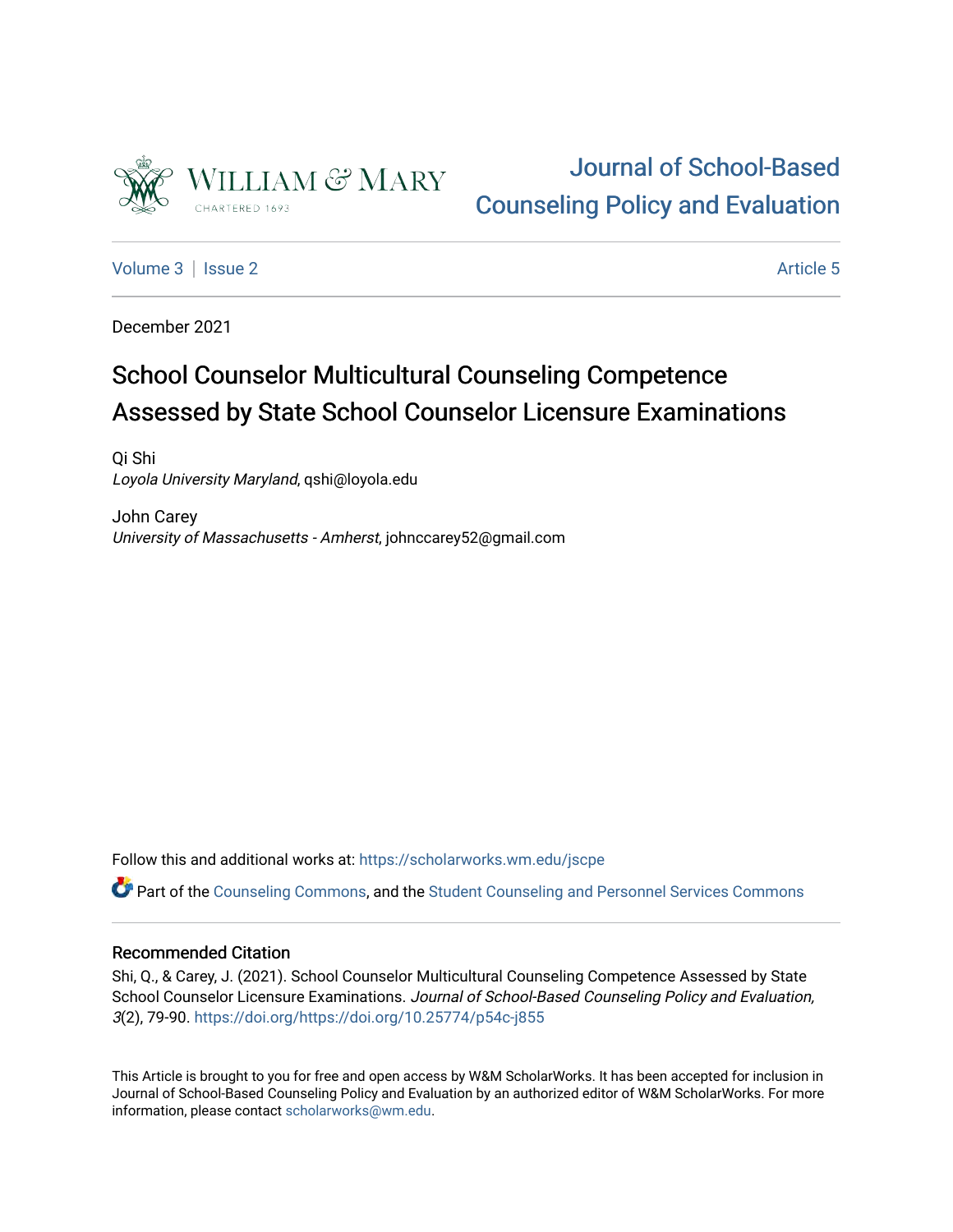## School Counselor Multicultural Counseling Competence Assessed by State School Counselor Licensure Examinations

## Qi Shi

Loyola University Maryland John C. Carey University of Massachusetts, Amherst

## **Abstract**

This study is the first systematic examination of how school counselor multicultural counseling competence (MCC) is addressed in state licensure examinations of school counselors. Results offer preliminary support to the notion that state licensure examinations indeed address some important aspects of MCC, as identified by Holcomb-McCoy (2004). Yet, considerable variability exists across examinations in the percentage of content devoted to these commonly addressed areas. Quantitative content analysis shows there are several important aspects of school counselor MCC that are not being tested in state examinations. Discussions and implications are provided.

*Keywords*: school counselor, multicultural counseling competence, state licensure examinations, quantitative content analysis

Licensure examinations for public school educators is not a new phenomenon; however, a great proliferation of state licensure examinations occurred after the implementation of the No Child Left Behind Act (2002) that required states to provide assurance that public schools hire highly qualified educators (Blackford et al., 2012). State departments of education increasingly turned to these examinations as a way to assure that public school educators were at least minimally qualified for work. While the major focus during this time was on the implementation of teacher licensure examinations, several states also developed content examinations for school counselors. Researchers focusing on teacher licensure examinations have assessed the content validity, predictive validity, and utility of those exams as a policy lever to assure teacher competency (Angrist & Guryan, 2008; Berliner, 2005; Buddin & Zamarro, 2008; Wayne & Youngs, 2003). Almost no research has examined these important issues related to school counselor licensure examinations (Carey et al., 2018; Rawls, 2007; Trevisan et al., 2020). A reasonable starting point for such research would be the analysis of how these examinations reflect the best thinking of the school counselor profession regarding critically important competencies for practice.

 Practicing school counselors and school counselor educators have professional obligations to engage in advocacy for the profession, including encouraging the development and implementation of government policies that affect practice (Meyers et al., 2002; Oehrtman & Dollarhide, 2021; Sweeney, 2012). State school counseling licensing and certification practices have a profound impact on school counseling because they determine who is endorsed for practice. They also influence the school counselor education curriculum by affecting the curricular decisions counselor educators need to make in program curriculum design and instructions. Professional advocacy by state organizations and individuals can influence state licensure standards for school counselors to ensure that they are aligned with the profession's training standards and that the certification and licensing processes accurately measure these competencies. School counselor competencies in essential areas, such as multicultural counseling competence, need to be accurately addressed. With the widespread and increasing use of state licensure examinations (Trevisan et al., 2020), it is important to know how current state licensure examinations address these essential multicultural counseling competencies as a foundation for professional advocacy.

 Multicultural counseling competence (MCC) is defined by Sue (2001) as obtaining the awareness, knowledge, and skills to work with people of diverse backgrounds in an effective manner. Sue and colleagues (1992) developed the tripartite model of MCCs that includes three characteristics: (a) counselor awareness of own assumptions, values, and biases; (b) understanding the worldview of the culturally different client; and (c) developing appropriate intervention strategies and techniques. These characteristics are organized in three dimensions: (a) attitudes and beliefs; (b) knowledge; and (c) skills (Sue et al., 1992).

 The present study aims to investigate how school counselors' multicultural counseling competence is addressed in state licensure examinations. Increasingly, licensure examinations are relied upon to ensure that school counselors have the necessary knowledge and skills for effective practice (Trevisan et al., 2020). Currently, 30 states and the District of Columbia require a content examination for school counseling licensure (Carey et al., 2019). To date, only one study has examined the extent to which these examinations address critical school counselor competencies. Carey et al. (2019) conducted a content analysis of all the existing school counseling content examinations related to competencies in research and program evaluation. They found that (a) in general, state licensure examinations only cover a small amount of knowledge in research and program evaluation; and (b) great variability exists across states in the adequacy of the content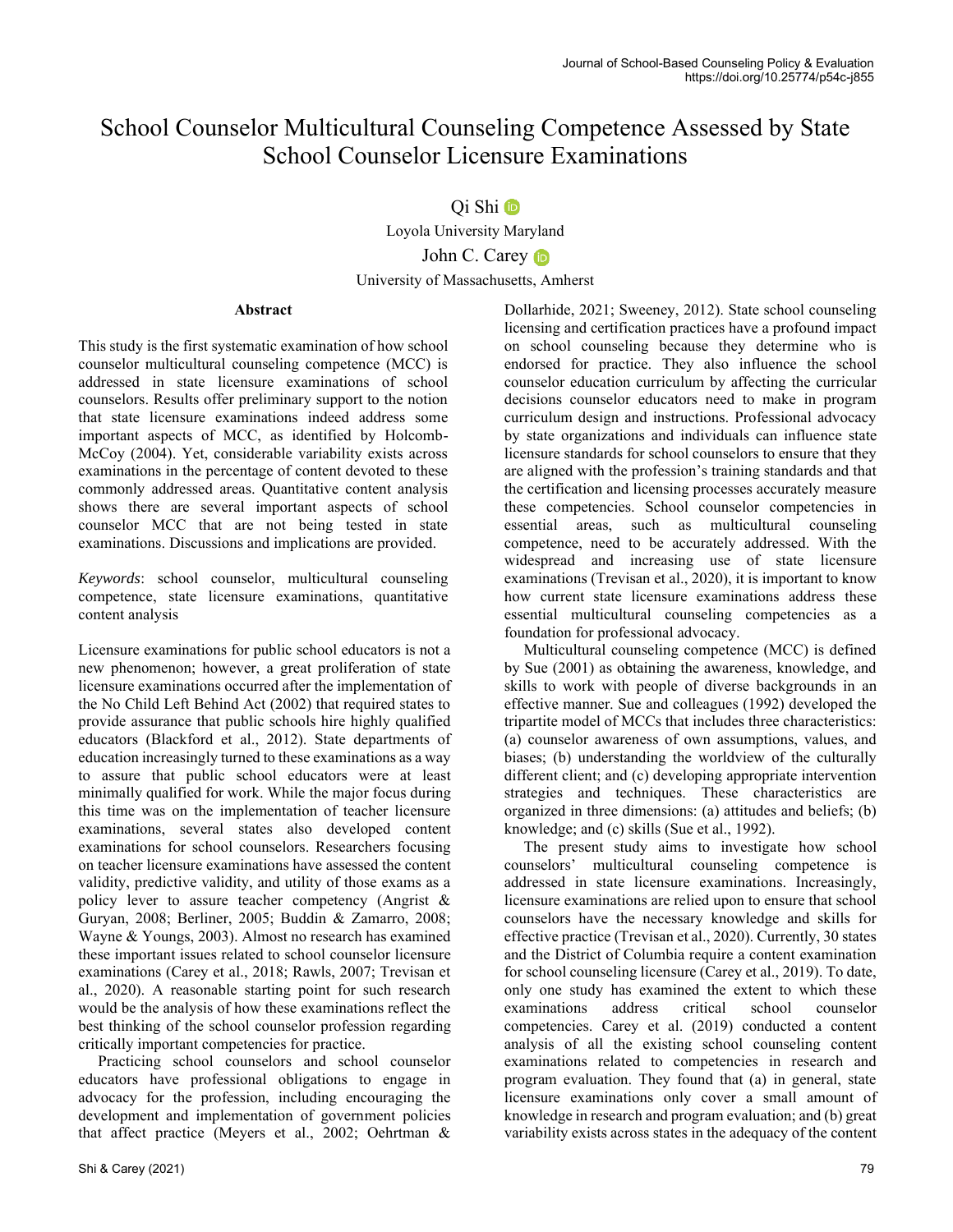covered in these areas. According to Carey et al. (2019), passing a state licensure examination could not serve as evidence for school counselors' competence in either research or program evaluation.

#### **Multicultural Counseling Competence in School Counseling**

Given the growing diversity in schools across the United States, school counselors need to possess strong competence in working with diverse student populations (Owens et al., 2010). The School Counselor Professional Standards & Competencies published by the American School Counselor Association (ASCA, 2020) outlined the knowledge, attitudes, and skills school counselors need to have in order to meet the rigorous demands of the profession and the needs of pre-K-12 students. One of the competencies school counselors need to demonstrate is an understanding of the impact of cultural, social, and environmental influences on student success and opportunities, which directly speaks to MCC of school counselors. School counselors are expected to infuse MCC into their daily practice, such as developing and implementing a comprehensive school counseling program and align their practice to ASCA Mindset & Behaviors for Student Success in large-group, classroom, small-group, and individual settings (ASCA, 2014).

 Extensive literature exists regarding school counselors' MCC, and researchers have conceptualized it as the awareness, knowledge, and skills that counselors should have in order to work effectively with diverse individuals (Sue, 2001). In response to a request from the Association of Multicultural Counseling and Development (AMCD), MCC guidelines were developed to focus on counselor awareness of own cultural values and biases, counselor awareness of client's worldview, and culturally appropriate intervention strategies (Sue et al., 1992). In 2015, AMCD revised the guidelines, and now it is called the Multicultural and Social Justice Counseling Competencies (MSJCC; Ratts et al., 2015). This revised framework expands the previous version of MCC to include intersectionality (an approach to describe how race, class, gender, and other individual characteristics intersect with one another and overlap; Crenshaw, 1994) and focuses on how multiple social identities are connected and thus form unique experiences (Minton, 2017).

## **MCC's Impacts on Students' Outcomes**

School counselors play a pivotal role in shaping the climate of their schools with regard to diversity and inclusion (Minton, 2017). When school counselors are multiculturally competent, they are more prepared to appropriately identify and address the academic, cultural, and linguistic needs of culturally diverse students (Morrison & Bryan, 2014). When adopting culturally responsive school counseling programs, school counselors could improve students' academic achievement and behaviors (Betters-Burbon & Schultz, 2017; Schellenberg & Grothaus, 2011), promote college and career readiness (Jones et al., 2019; Lapan et al., 2019; Mariani et al., 2016), and enhance students' social and emotional development (Bardhoshi et al., 2018; Midgett et al., 2018; Steen et al., 2018).

## **Evaluation of School Counselors' MCC**

A series of studies examined the competence of school counselor practitioners and school counselors-in-training in working with culturally diverse students (e.g., Bidell, 2012; Chao, 2013; Dodson, 2013; Guzman et al., 2013; Owen et al., 2010). Dodson (2013) found white school counselors reported a higher level of cultural awareness than other ethnicities, which was inconsistent with previous research (e.g., Chao, 2013; Guzman et al., 2013) that found minority school counselors scored higher in cultural awareness and knowledge. Further, Owen and colleagues (2010) found school counselors' level of cultural acceptance was related to their reported levels of competence on all three of the multicultural subscales. More specifically, counselors who had a higher level of cultural acceptance had higher levels of competence in working with students from diverse cultures (Owen et al., 2010). Also, school counselors' years of experience were a statistically significant predictor of all three MCC subscales (Terminology, Knowledge, and Awareness) in Owen et al.'s study (2010). When comparing school counselors with community mental health counselors, pre-service school counselors had significantly lower self-reported cultural competence (Bidell, 2012).

 In previous studies that examined school counselors' MCC, a variety of instruments were used, for example, MCCTS-R (Holcomb-McCoy, 2001), Multicultural Counseling Inventory (Sodowsky et al., 1994), and the Cross-Cultural Counseling Inventory-Revised (CCI-R; LaFromboise et al., 1991). Among these instruments, a checklist developed and published by Holcomb-McCoy (2004) was the only one that pertained to school counseling, and it provided a comprehensive and detailed list to guide professional school counselors' multicultural development and training. The checklist includes 51 items organized along nine categories. The categories and items in the checklist were extracted through a theme analysis of the literature pertaining to multicultural issues and school counseling (Holcomb-McCoy, 2004). No psychometric information was available about this checklist. Considering the close relevance of the checklist to school counselors, the present study used this checklist to evaluate the extent to which current state licensure examinations reflect school counselors' MCC.

## **Purpose of this Study**

There exists scarce information on school counselors' licensure exams; however, state licensure exams have significant impacts on school counselors' preparation endorsement practice. The purpose of this study is to offer some preliminary findings on how MCC is addressed in state licensure examinations. The findings will also provide exploratory and descriptive results on what specific competencies are addressed in state licensure examinations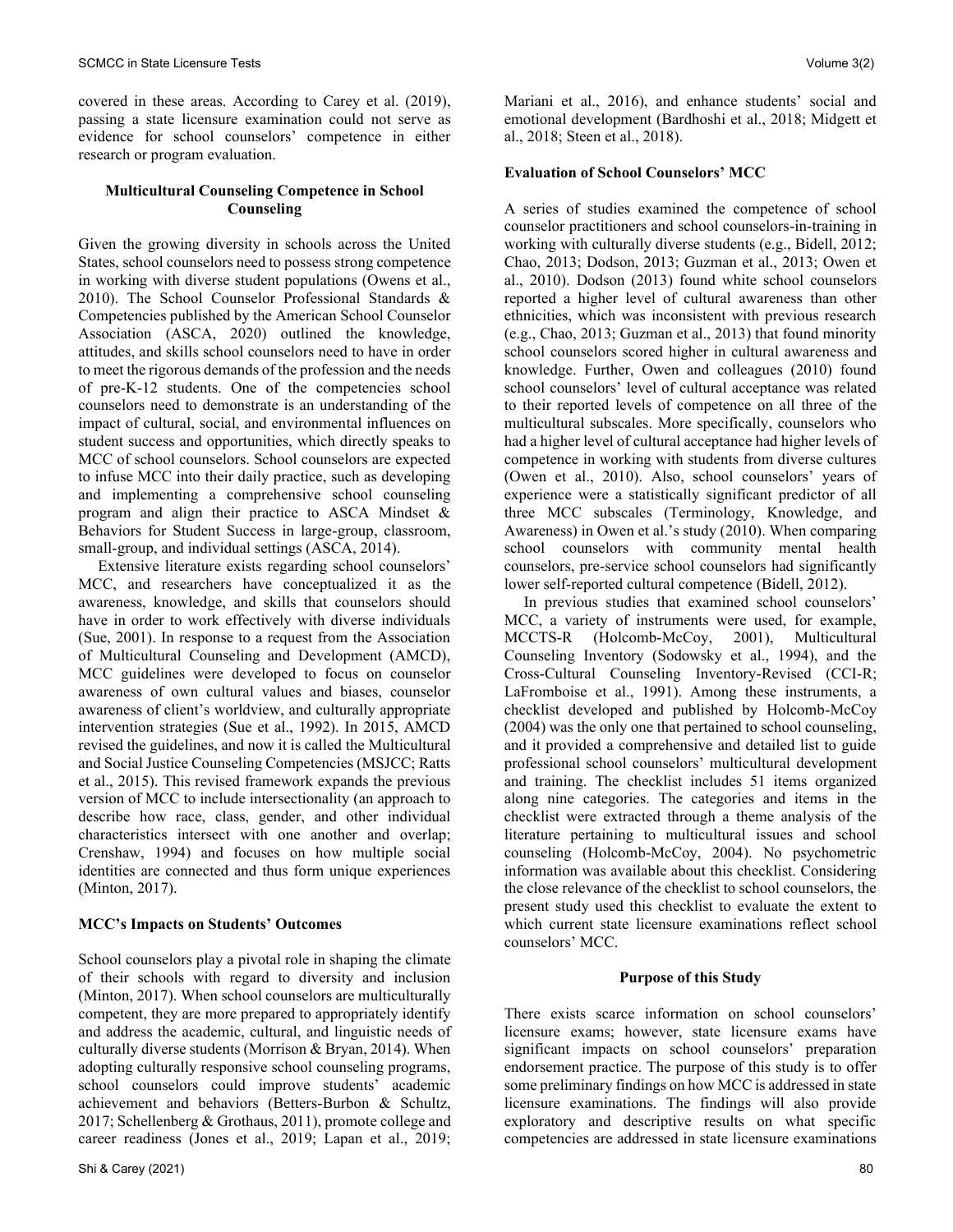and whether the state examinations could reasonably assure school counselors have necessary competencies in this area. Specifically, this study addressed two related research questions:

- 1. How much of the content in state licensure examinations is related to school counselors' MCC?
- 2. What aspects of school counselors' MCC do available state licensure examinations assess and not assess?

#### **Method**

In this study, we employed a quantitative content analysis method defined by Berelson (1952) as "a research technique for the systematic, objective, and quantitative description of the manifest content of communication" (p. 18). In particular, we followed the key steps outlined by Rose et al. (2015) for quantitative content analysis, where design begins with the identification of relevant concepts based on existing theory and prior research. These basic concepts helped to form the basis of the coding scheme and final analysis, which involved the application of quantitative techniques. In this study, we used a descriptive quantitative content analysis where only descriptive analysis (such as count, percentages, frequencies) was conducted. Specifically, in the first phase of analysis, the test objectives from all eleven existing state school counselor examinations were reviewed to determine which objectives were related to MCC. In the second phase of analysis, these MCC-related objectives were coded according to an existing checklist of essential areas of school counselor MCC (Holcomb-McCoy, 2001).

## **Research Team**

In content analysis, bracketing is used to explain how the investigators should be aware of his or her knowledge so that it does not affect the analysis process nor the study results (Bengtsson, 2016). In the present study, both researchers have knowledge and experience in preparing school counselors for multicultural counseling competence through teaching counselor education programs and field-related research (e.g., school counselors working with diverse student populations). The first author is an Asian female faculty member in a counselor education program. The second author is a male, white professor emeritus in a school counseling research center affiliated with a university. A research assistant who is a female, white graduate student enrolled in the first author's school counseling program assisted with auditing the codes and categorizations.

## **Reliability Testing**

In quantitative content analysis studies, an important additional step in data analysis is reliability testing (Rose et al., 2015). When more than one coder is involved, the examination of the consistency between coders is critical for reliability (Rose et al., 2015). We employed several strategies to enhance reliability throughout the coding process. The main formative strategy involved two researchers reviewing the same text and creating codes. Discussions were based on agreement or disagreement of code creation or text categorization. We resolved disagreements before moving on to the next source material. Summative strategies involved a research assistant who did not create codes auditing the codes and categorizations. Finally, we resolved any disagreements via discussion involving the whole research team until consensus was reached. Inter-rater reliability can be measured by percentage agreement (Rose et al., 2015). The percentage agreement in this study reached 100%.

#### **Source Materials**

The state licensure examination data used in this study were the same data used in a study conducted by Carey et al. (2019) in which the following procedure was used to collect data: (a) a web search was conducted to obtain current state school counselor initial licensure information using two authoritative websites, Counseling Licensure and Certification Requirements: State Guide (Online Counseling Program, 2020) and the American School Counselors Association State Certification Requirements (ASCA, 2021); and (b) a web search was then conducted to locate the examination guides for all the eleven examinations. We examined all the licensure examinations that states are currently using.

 These eleven guides were published online by either the commercial test developers (e.g., Educational Testing Service) or the state department of education (e.g., Florida State Department of Education, 2021) that required the examination. All the guides were detailed and comprehensive and included the major content domains (reflected in the examination components) and the related examination objectives. The examinations showed considerable variability in terms of total number of objectives: PRAXIS (*n* = 115), National Evaluation Series (NES) (*n* = 45), Colorado (*n* =22), Florida (*n* = 60), Georgia (n = 60), Illinois (*n* =101), Michigan (*n* = 42), Missouri (*n* = 61); Ohio (*n* = 48), Oklahoma (*n* = 73), and Texas (*n* = 61). Most guides also included information on the percentage of test items related to each major examination component.

## **Coding Objectives for Content Related to MCC**

In phase 1, researchers reviewed all the test objectives from all eleven examinations and identified objectives that were related to MCC. Discrepancies between reviewers were resolved by discussion. In phase 2, researchers reviewed all the MCC-related objectives and coded the objectives using the checklist of 51 competencies that Holcomb-McCoy (2004) identified as necessary for school counselors to work with culturally diverse students. Again, discrepancies in coding were reviewed and resolved through discussion. Holcomb-McCoy (2004) organized the 51 competencies in the checklist into nine categories: multicultural counseling, multicultural consultation, understanding racism and student resistance, multicultural assessment, understanding racial identity development, multicultural family counseling,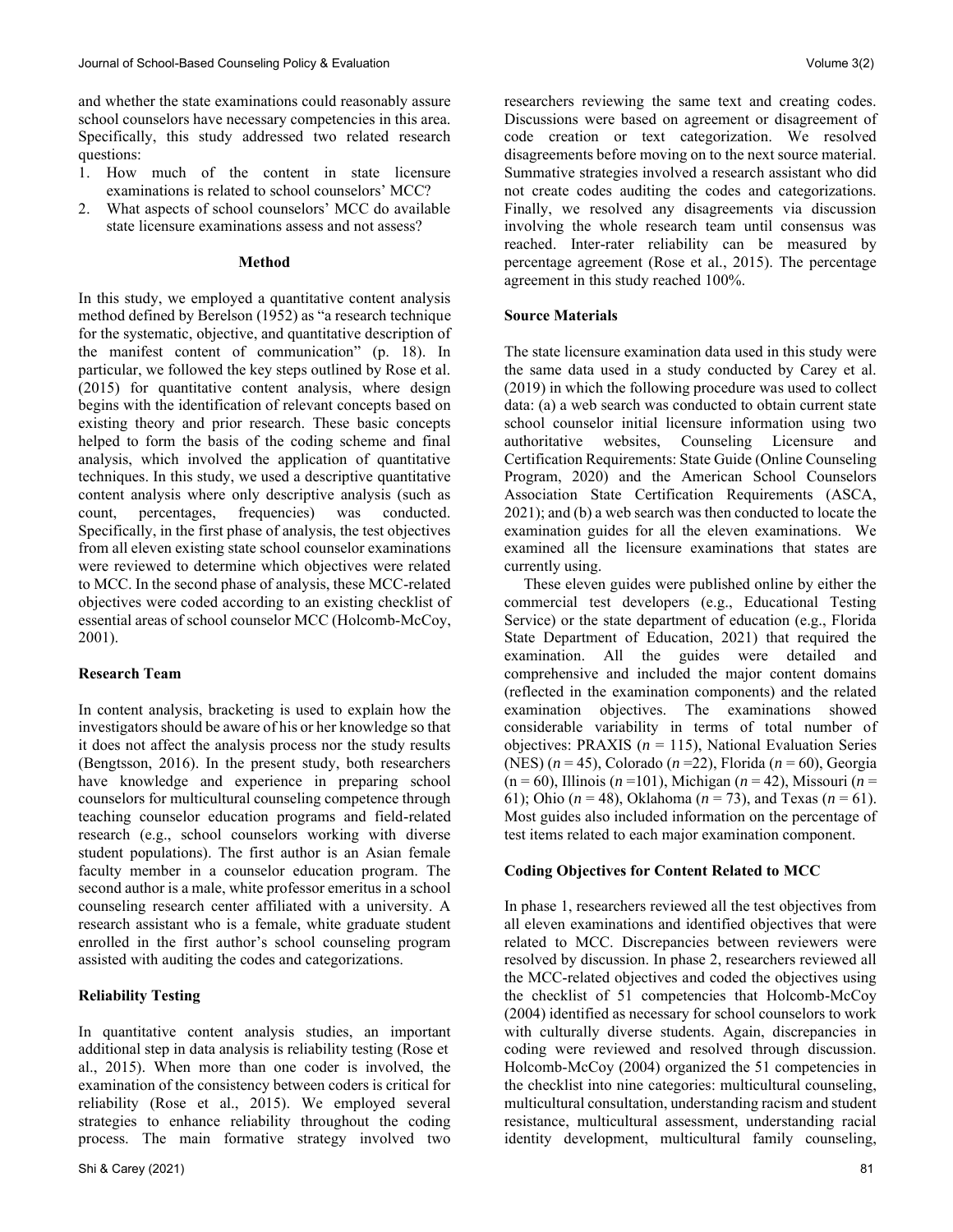social advocacy, developing school-family-community partnerships, and understanding cross-cultural interpersonal interactions. We present the findings following these nine areas.

### **Estimation of Percentage of Examination Content in MCC**

In this study, we followed the same procedure as Carey et al. (2019) to estimate the amount of content related to MCC. Since it was not quite possible to review the examinations themselves, the researchers estimated each examination's percentage of content related to the nine areas of MCC identified by Holcomb-McCoy (2004) based on the test objectives related to these areas. It was also assumed that the percentages of the actual examination items in these areas would correspond to the percentage of test objectives. For the eight examinations (PRAXIS, NES, Florida, Georgia, Michigan, Missouri, Ohio, and Texas) that have the information on the number of test items in the subsections of the examination provided by the examination guides, the researchers used this information in estimating percentages of content. For example, the Michigan guide indicated that in the Student Diversity and Assessment section of the examination, the multicultural counseling competence (first category in Holcomb-McCoy's checklist) was mentioned twice.

 This study found that 3 out of the 12 Student Diversity and Assessment section objectives (25%) reflected multicultural counseling competence. However, the Student Diversity and Assessment section is only 29% of the exam. The percentage of the total objectives in the Student Diversity and Assessment section is 25% \* 29% = 7.25%. In this same manner, the researchers determined the percentages of each MCC area in the Student Diversity and Assessment section and in the other two sections of the exam, summed across the three sections to estimate the total percentages for each MCC area.

 For the three examination guides (Colorado, Illinois, and Oklahoma) that did not provide information on the number of items per exam section, the researchers determined the total number of test objectives associated with the nine multicultural counseling competence areas. Then, the researchers compared these to the total number of test objectives to determine estimated percentages.

#### **Results**

#### **Research Question 1**

For the first research question, we examined how much of the content in state licensure examinations is related to MCC. Table 1 summarizes the percentages of examination content (based on estimates from test objectives) related to the nine areas of multicultural competence identified by Holcomb-McCoy (2004). Of these nine areas, Social Advocacy showed the highest average estimated percentage of total examination content  $(M = 9.07\%)$ , followed by Multicultural Counseling Competence  $(M = 8.47\%)$  and Multicultural Assessment ( $M = 5.94\%$ ). The lowest average estimated percentage of the total examination content occurred in Multicultural Consultation  $(M = 0\%)$ , followed



Average estimates of percentages of items in state licensure exams

*Note*. Multicultural counseling competence in this figure are from Holcomb-McCoy's (2004) Checklist. Permission to use the checklist was granted by ASCA, the publisher.

## **Figure 1 Average Estimates of Percentages of Items in State Licensing Examinations Related to Multicultural Counseling Competence across All Examinations**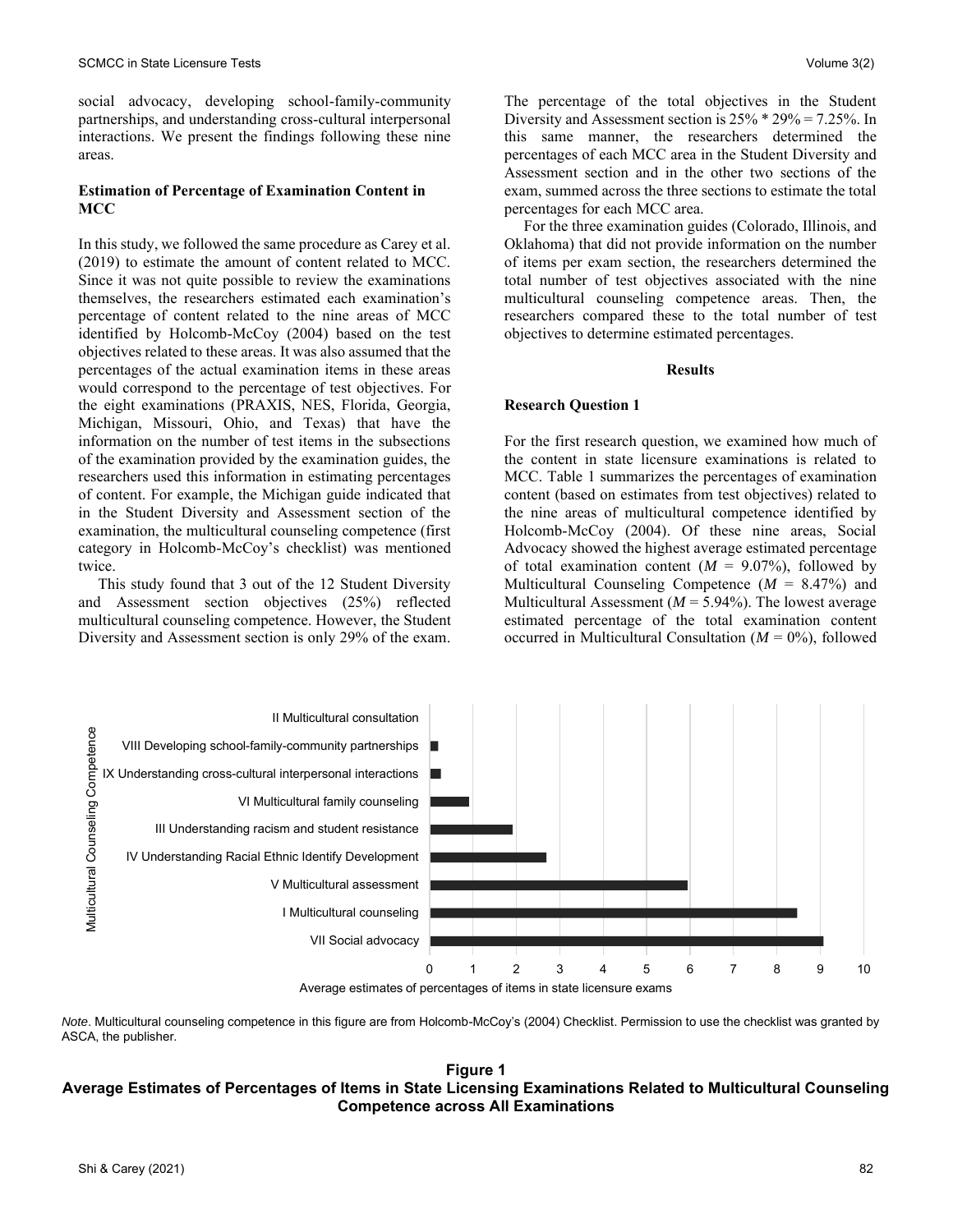by Developing School-Family-Community Partnerships (*M* = 0.20%), Understanding Cross-Cultural Interpersonal Interactions ( $M = 0.26\%$ ), Multicultural Family Counseling (*M* = 0.91%), Understanding Racism and Student Resistance  $(M = 1.91\%)$ , and Understanding Racial and/or Ethnic Identity Development  $(M = 2.69\%)$ .

#### **Research Question 2**

For the second research question, we examined what aspects of school counselors' MCC do available state licensure examinations assess and not assess. As shown in Figure 1, the following five areas of MCC are more commonly tested in the state licensure examinations: (a) social advocacy, (b) multicultural assessment, (c) multicultural counseling, (d) understanding racism and student resistance, and (e) understanding racial and/or ethnic identity development. Specifically, in the social advocacy area, ten state examinations address "I am knowledgeable of the psychological and societal issues that affect the development of ethnic minority students," eight state exams address "I intervene with students at the individual and systemic levels," seven state exams address "I perceive myself as being a social change agent (anyone who has the skill and power to stimulate, facilitate, and coordinate the change effort; Leathers et al., 2016)," and "I can discuss what it means to take an 'activist counseling' approach," and six state exams address "when counseling, I consider the psychological and societal issues that affect the development of ethnic minority students." Table 2 includes a summary of MCC covered in the 11 school counselor licensure examinations.

 In the multicultural assessment area, six state exams address "I am able to use test information appropriately with culturally diverse parents" and five state exams address "I can evaluate instruments that may be biased against certain groups of students" and "I can identify whether or not the assessment process is culturally sensitive." In the multicultural counseling area, nine state exams contain "I use culturally appropriate interventions and counseling approaches (e.g., indigenous practices) with students," seven state exams contain "I can anticipate when my helping style is inappropriate for a culturally different student" and "I can recognize when my attitudes, beliefs, and values are interfering with providing the best services to my students." In the area of understanding racism and student resistance, five state exams address "I can identify racist aspects of educational institutions." In the area of understanding racial and/or ethnic identity development, four state exams address "I use racial/ethnic identity development theories to understand my students' problems and concerns."

 No state exam addressed multicultural consultation competence. In addition, three other aspects of school counselors' MCC (e.g., multicultural family counseling, developing school-family-community partnerships, and understanding cross-cultural interpersonal interactions) are barely mentioned in state exams.

 Furthermore, researchers found several aspects in crosscultural school counseling work that were not identified in

| Test                             | <b>Multicultural</b><br>counseling | II.<br>Multicultural<br>consultation | Understanding<br>Racism and<br>Resistance<br>Student<br>≡ | Understanding<br>Ethnic Identity<br>Development<br>Racial and/or<br>≥๋ | Assessment<br>Multicultural | Multicultural<br>Counseling<br>Family<br>⋝ | Advocacy<br>Social<br>⋚ | School-Family<br>Partnerships<br>Community<br>Developing<br>⋚ | <b>Jnderstanding</b><br>Cross-Cultural<br>Interpersonal<br>Interactions<br>≱ |
|----------------------------------|------------------------------------|--------------------------------------|-----------------------------------------------------------|------------------------------------------------------------------------|-----------------------------|--------------------------------------------|-------------------------|---------------------------------------------------------------|------------------------------------------------------------------------------|
| Praxis (Pearson)                 | 4.36%                              | కి                                   | 0.38%                                                     | 8%                                                                     | 4.40%                       | ಽ                                          | ఠి                      | కి                                                            | ೦%                                                                           |
| School Counselor                 |                                    |                                      |                                                           |                                                                        |                             |                                            |                         |                                                               |                                                                              |
| Examination<br>(NES)<br>Colorado | 15%                                | 0%                                   | ೦%                                                        | $\delta$                                                               | ್ಯೆ                         | 6.43%                                      | 2.44%                   | 0%                                                            | $\delta$                                                                     |
|                                  | 18.18%                             | 0%                                   | $\delta$                                                  | 13.64%                                                                 | 27.27%                      | 0%                                         | 9.09%                   | 0%                                                            | $\delta$                                                                     |
| Florida                          | 12.51%                             | ೦%                                   | 0.8%                                                      | 8.33%                                                                  | 1.5%                        | 0.2%                                       | 1.7%                    | $\delta$                                                      | $\delta$                                                                     |
| Georgia                          | 6.67%                              | ೦%                                   | 6.67%                                                     | 6.67%                                                                  | ಶಿಂ                         | $\delta$                                   | 23.33%                  | ೦%                                                            | $\delta$                                                                     |
| lllinois                         | 9.9%                               | $\delta$                             | 1.98%                                                     | 0.99%                                                                  | 4.95%                       | 1.96%                                      | 2.97%                   | 0%                                                            | $\delta$                                                                     |
| Michigan                         | 7.25%                              | 0%                                   | 6.64%                                                     | 0%                                                                     | 21.75%                      | 0%                                         | 23.56%                  | $\delta$                                                      | 0%                                                                           |
| Missouri                         | 5.55%                              | 0%                                   | 2.78%                                                     | $\delta$                                                               | ್ಯೆ                         | $\delta$                                   | 13.89%                  | 2.22%                                                         | 1.11%                                                                        |
| Ohio                             | 13.70%                             | $\delta$                             | ೦%                                                        | $\delta$                                                               | 0%                          | $\delta$                                   | 8.07%                   | $\delta$                                                      | $\delta$                                                                     |
| Oklahoma                         | 0%                                 | ೦%                                   | కి                                                        | $\delta$                                                               | 5.48%                       | 1.37%                                      | 4.11%                   | $\delta$                                                      | $\delta$                                                                     |
| Texas                            | 8%                                 | ్య                                   | 1.76%                                                     | కి                                                                     | ఠి                          | ೦%                                         | 10.59%                  | ೦ೆ                                                            | 1.76%                                                                        |
| Mean                             | 8.47%                              | కి                                   | 1.91%                                                     | 2.69%                                                                  | 5.94%                       | 0.91%                                      | 9.07%                   | 0.20%                                                         | 0.26%                                                                        |
|                                  |                                    |                                      |                                                           |                                                                        |                             |                                            |                         |                                                               |                                                                              |

**Table 1**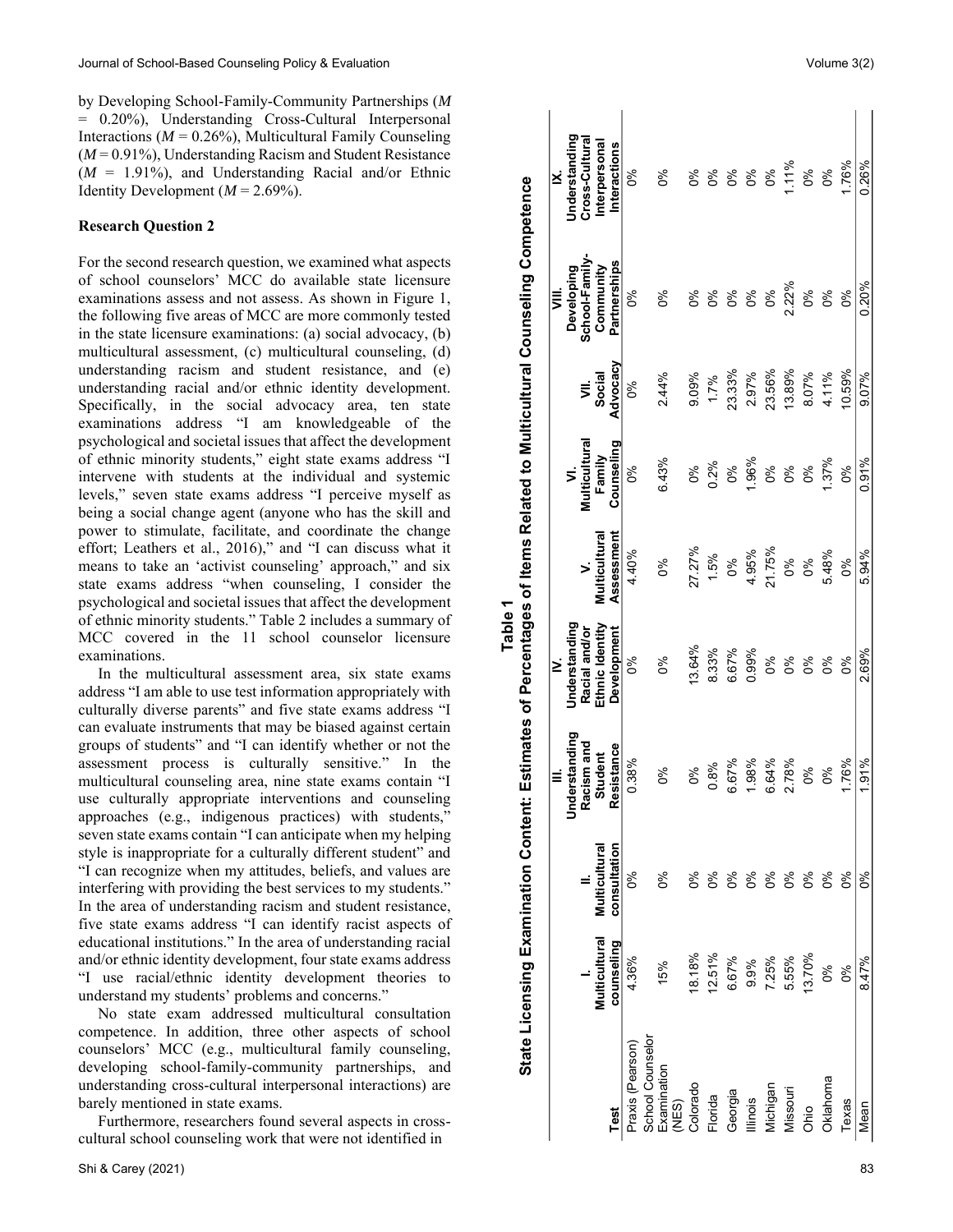**Table 2 Multicultural Competence Contained in School Counselor Licensure Examinations**

|                                                                                                                                                                               | Praxis | NES                       | Colorado | <b>Florida</b> | Georgia                   | Illinois                  | <b>Michigan</b> | <b>Missouri</b> | Ohio | Oklahom | Texas |
|-------------------------------------------------------------------------------------------------------------------------------------------------------------------------------|--------|---------------------------|----------|----------------|---------------------------|---------------------------|-----------------|-----------------|------|---------|-------|
| I. Multicultural Counseling<br>1. I can recognize when my attitudes, beliefs, and values are interfering with providing                                                       |        |                           |          |                |                           |                           |                 |                 |      |         |       |
| the best services to my students.                                                                                                                                             | ×      | $\boldsymbol{\mathsf{x}}$ |          | ×              | $\boldsymbol{\times}$     | $\boldsymbol{\mathsf{x}}$ |                 | ×               | ×    |         |       |
| 2. I can identify the cultural bases of my communication style.                                                                                                               | ×      | $\times$                  |          | ×              |                           | ×                         |                 |                 | ×    |         |       |
| 3. I can discuss how culture affects the help-seeking behaviors of students.                                                                                                  |        | ×                         | ×        | ×              |                           | ×                         |                 |                 | ×    |         |       |
| 4. I can describe the degree to which a counseling approach is culturally inappropriate<br>for a specific student.                                                            |        | ×                         |          |                |                           |                           | ×               |                 | ×    |         |       |
| 5. I use culturally appropriate interventions and counseling approaches (e.g., indigenous<br>practices) with students.                                                        | ×      | ×                         | ×        | ×              |                           | ×                         | ×               | ×               | ×    |         | ×     |
| 6. I can list at least three barriers that prevent ethnic minority students from using                                                                                        |        |                           | ×        | ×              | ×                         |                           |                 |                 |      |         |       |
| counseling services.<br>7. I can anticipate when my helping style is inappropriate for a culturally different<br>student.                                                     | ×      | $\times$                  |          | ×              |                           | ×                         | $\times$        | ×               | ×    |         |       |
| 8. I can give examples of how stereotypical beliefs about culturally different persons<br>impact the counseling relationship.                                                 |        | ×                         |          | $\times$       | $\boldsymbol{\mathsf{x}}$ | $\times$                  |                 |                 | ×    |         |       |
| II. Multicultural Consultation:                                                                                                                                               |        |                           |          |                |                           |                           |                 |                 |      |         |       |
| 9. I am aware of how culture affects traditional models of consultation.                                                                                                      |        |                           |          |                |                           |                           |                 |                 |      |         |       |
| 10. I can discuss at least one model of multicultural consultation.                                                                                                           |        |                           |          |                |                           |                           |                 |                 |      |         |       |
| 11. I recognize when racial and cultural issues are impacting the consultation process.<br>12. I can identify when the race and/or culture of the client is a problem for the |        |                           |          |                |                           |                           |                 |                 |      |         |       |
| consultee.<br>13. I discuss issues related to race/ethnicity/culture during the consultation process,<br>when applicable.                                                     |        |                           |          |                |                           |                           |                 |                 |      |         |       |
| III. Understanding Racism and Student Resistance<br>14. I can define and discuss White privilege.                                                                             |        |                           |          |                |                           |                           |                 |                 |      |         |       |
| 15. I can discuss how I (if European American/White) am privileged based on my race.                                                                                          |        |                           |          | ×              |                           | $\boldsymbol{\mathsf{x}}$ |                 |                 |      |         |       |
| 16. I can identify racist aspects of educational institutions.                                                                                                                |        |                           |          | ×              | ×                         |                           | ×               | ×               |      |         | ×     |
| 17. I can define and discuss prejudice.                                                                                                                                       |        |                           |          | ×              |                           |                           |                 |                 |      |         |       |
| 18. I recognize and challenge colleagues about discrimination and discriminatory<br>practices in schools.                                                                     |        |                           | ×        | ×              | $\times$                  |                           |                 | ×               |      |         |       |
| 19. I can define and discuss racism and its impact on the counseling process.                                                                                                 | ×      |                           |          |                |                           |                           |                 |                 |      |         |       |
| 20. I can help students determine whether a problem stems from racism or biases in                                                                                            |        |                           |          |                |                           |                           |                 |                 |      |         |       |
| others.<br>21 I understand the relationship between student resistance and racism.                                                                                            |        |                           |          |                |                           |                           |                 |                 |      |         |       |
| 22. I include topics related to race and racism in my classroom quidance units.                                                                                               |        |                           |          |                |                           | ×                         |                 |                 |      |         |       |
| IV. Understanding Racial and/or Ethnic Identity Development<br>23. I am able to discuss at least two theories of racial and/or ethnic identity development.                   |        |                           | ×        | ×              |                           | ×                         |                 |                 |      |         |       |
| 24. I use racial/ethnic identity development theories to understand my students'                                                                                              |        |                           |          |                |                           |                           |                 |                 |      |         |       |
| problems and concerns.<br>25. I have assessed my own racial/ethnic development in order to enhance my<br>counseling.                                                          |        |                           | $\times$ | $\mathsf{x}$   | $\boldsymbol{\mathsf{x}}$ | $\times$                  |                 |                 |      |         |       |
| V. Multicultural Assessment<br>26. I can discuss the potential bias of two assessment instruments frequently used in the                                                      |        |                           |          |                |                           |                           |                 |                 |      |         |       |
| schools.<br>27. I can evaluate instruments that may be biased against certain groups of students.                                                                             |        |                           | ×        |                |                           | ×                         | ×               |                 |      |         |       |
| 28. I am able to use test information appropriately with culturally diverse parents.                                                                                          | ×      |                           | ×        |                |                           | ×                         | $\times$        |                 |      | ×       |       |
| 29. I view myself as an advocate for fair testing and the appropriate use of testing of                                                                                       | ×      |                           | ×        | $\times$       |                           | ×                         | $\times$        |                 |      | ×       |       |
| children from diverse backgrounds.<br>30. I can identify whether or not the assessment process is culturally sensitive.                                                       | ×      |                           | ×        |                |                           |                           | ×               |                 |      |         |       |
| 31. I can discuss how the identification of the assessment process might be biased                                                                                            | ×      |                           | $\times$ |                |                           | ×                         | $\times$        |                 |      | ×       |       |
| against                                                                                                                                                                       |        |                           | ×        |                |                           | ×                         | $\pmb{\times}$  |                 |      | ×       |       |

*Note*. = Areas addressed in state licensure test, NES = National Evaluation Series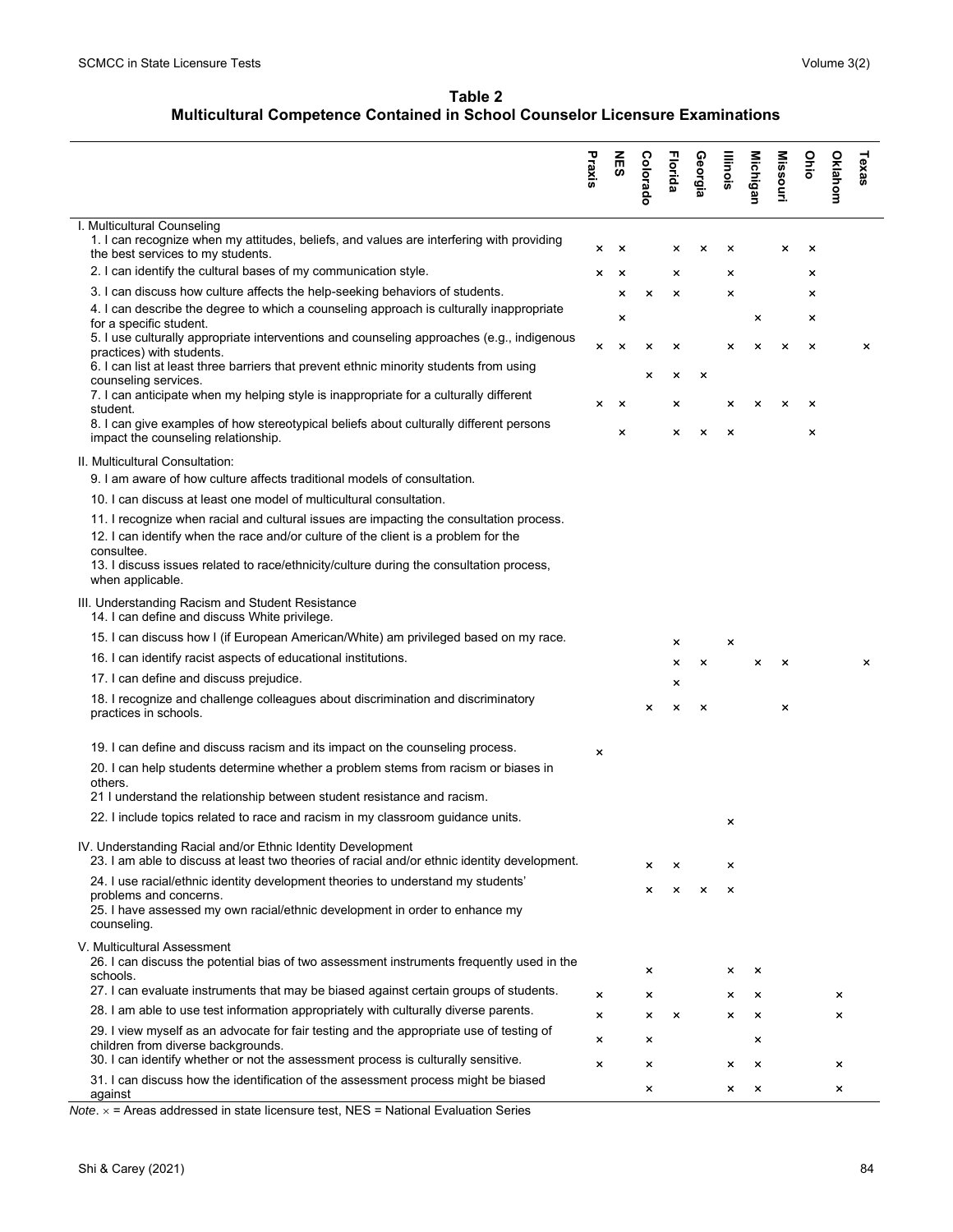## **Table 2 (***Continued***) Multicultural Competence Contained in School Counselor Licensure Examinations**

|                                                                                                                                                                                                                                                                                                                              | Praxis | <b>NES</b> | Colorado | <b>Florida</b> | Georgia  | Illinois | <b>Michigan</b> | <b>Missouri</b> | Ohio     | <b>Oklahoma</b> | Texas    |
|------------------------------------------------------------------------------------------------------------------------------------------------------------------------------------------------------------------------------------------------------------------------------------------------------------------------------|--------|------------|----------|----------------|----------|----------|-----------------|-----------------|----------|-----------------|----------|
| VI. Multicultural Family Counseling                                                                                                                                                                                                                                                                                          |        |            |          |                |          |          |                 |                 |          |                 |          |
| 32. I can discuss family counseling from a cultural/ethnic perspective.                                                                                                                                                                                                                                                      |        |            |          | $\times$       |          | $\times$ |                 |                 |          | $\times$        |          |
| 33. I can discuss at least two ethnic group's traditional gender role expectations and<br>rituals.                                                                                                                                                                                                                           |        |            |          |                |          | $\times$ |                 |                 |          |                 |          |
| 34. I anticipate when my helping style is inappropriate for an ethnically different<br>parent or guardian.                                                                                                                                                                                                                   |        |            |          |                |          |          |                 |                 |          |                 |          |
| 35. I can discuss culturally diverse methods of parenting and discipline.                                                                                                                                                                                                                                                    |        |            |          |                |          |          |                 |                 |          |                 |          |
| VII. Social Advocacy                                                                                                                                                                                                                                                                                                         |        |            |          |                |          |          |                 |                 |          |                 |          |
| 36. I am knowledgeable of the psychological and societal issues that affect the<br>development of ethnic minority students.                                                                                                                                                                                                  |        | $\times$   |          |                | $\times$ | $\times$ | $\times$        | $\times$        | $\times$ | $\times$        |          |
| 37. When counseling, I consider the psychological and societal issues that affect the<br>development of ethnic minority students.                                                                                                                                                                                            |        |            | $\times$ |                | $\times$ | $\times$ | $\times$        | $\times$        |          |                 | $\times$ |
| 38. I work with families and community members in order to reintegrate them with the<br>school.                                                                                                                                                                                                                              |        |            |          |                |          |          |                 | $\times$        |          |                 |          |
| 39. I can define "social change agent."                                                                                                                                                                                                                                                                                      |        |            |          |                |          |          |                 | ×               |          |                 | ×        |
| 40. I perceive myself as being a "social change agent."                                                                                                                                                                                                                                                                      |        | ×          |          |                | $\times$ |          | ×               | $\times$        | $\times$ | $\times$        | $\times$ |
| 41. I can discuss what it means to take an "activist counseling" approach.                                                                                                                                                                                                                                                   |        | $\times$   |          |                | $\times$ |          | $\times$        | $\times$        | $\times$ | $\times$        | $\times$ |
| 42. I intervene with students at the individual and systemic levels.                                                                                                                                                                                                                                                         |        | $\times$   | $\times$ | $\times$       |          | $\times$ | $\times$        | $\times$        | $\times$ |                 | $\times$ |
| 43. I can discuss how factors such as poverty and powerlessness have influenced<br>the current conditions of at least two ethnic groups.                                                                                                                                                                                     |        |            | $\times$ |                |          |          | $\times$        | $\times$        |          |                 |          |
| VIII. Developing School-Family-Community Partnerships<br>44. I have developed a school-family-community partnership team or some similar<br>type of group that consists of community members, parents, and school personnel.<br>45. I am aware of community resources that are available for students and their<br>families. |        |            |          |                | $\times$ |          |                 | $\times$        |          |                 |          |
| 46. I work with community leaders and other resources in the community to assist<br>with student (and family) concerns.                                                                                                                                                                                                      |        |            |          |                | $\times$ |          |                 | $\times$        |          |                 |          |
| IX. Understanding Cross-Cultural Interpersonal Interactions<br>47. I am able to discuss interaction patterns that might influence ethnic minority<br>students' perceptions of inclusion in the school community.                                                                                                             |        |            | $\times$ |                |          |          |                 |                 |          |                 |          |
| 48. I solicit feedback from students regarding my interactions with them.                                                                                                                                                                                                                                                    |        |            |          |                |          |          |                 |                 |          |                 |          |
| 49. I verbally communicate my acceptance of culturally different students.                                                                                                                                                                                                                                                   |        |            |          |                |          |          |                 |                 |          |                 |          |
| 50. I nonverbally communicate my acceptance of culturally different students.                                                                                                                                                                                                                                                |        |            |          |                |          |          |                 |                 |          |                 |          |
| 51. I am mindful of the manner in which I speak and the emotional tone of my<br>interactions with culturally diverse students.<br><i>Note.</i> $\times$ = Areas addressed in state licensure test, NES = National Evaluation Series                                                                                          |        |            |          |                |          |          |                 | $\times$        |          |                 | ×        |

Holcomb-McCoy's checklist but were frequently addressed in state examinations. These are noted in Table 3 and include: (a) understanding diversity issues with student learning, career, personality, and behavior (addressed in seven states exams); (b) multicultural counseling related to comprehensive school counseling programs (addressed in six states exams); and (c) legislation and ethical knowledge in counseling students with special needs (addressed in five state exams).

#### **Discussion**

The present study's findings offer preliminary support to the notion that state school counseling licensure examinations indeed assess some important aspects of MCC as identified

by Holcomb-McCoy (2004). The most common aspects of MCC covered by state licensure examinations include social advocacy, multicultural assessment, and multicultural counseling, understanding racism and student resistance, and understanding racial and/or ethnic identity development. Yet, considerable variability exists across examinations in the percentage of content devoted to these commonly addressed areas. For example, the percentage of examination content related to social advocacy (the most commonly addressed aspect of MCC) ranges between 0% (PRAXIS) and 23.56% (Michigan). Similarly, the percentage of examination content related to understanding racial and/or ethnic identity development ranges between 0% (PRAXIS, NES, Michigan, Missouri, Ohio, Oklahoma, and Texas) and 13.64% (Colorado). This high level of variability in how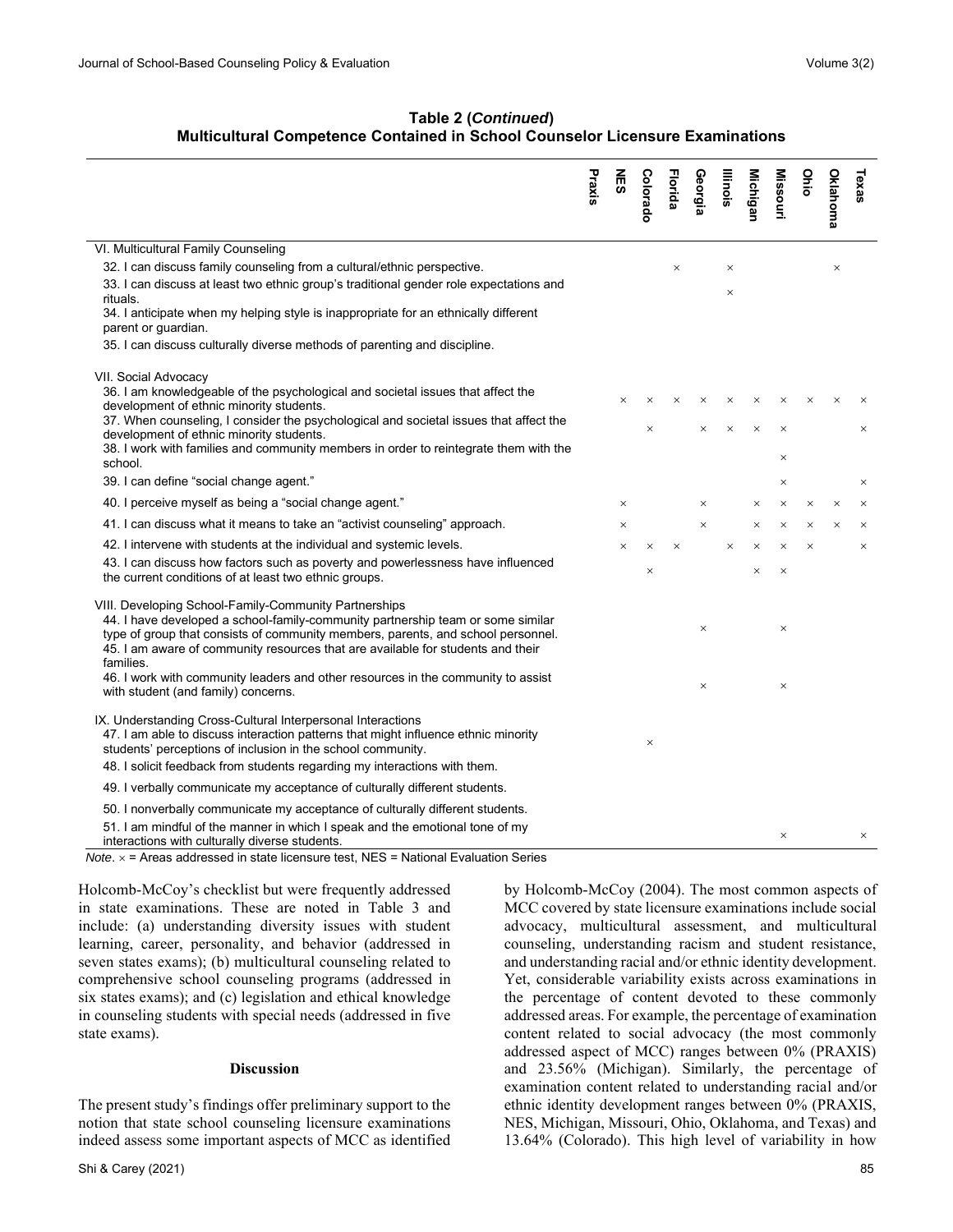states assess aspects of MCC, suggests that despite the guidelines and positions published by ASCA (2020) and AMCD (2015), the state examinations are not based on a commonly accepted professional framework for multicultural counseling competence. This point is supported by the observation that critically important aspects of school counselors' MCC, as identified by Holcomb-McCoy (2004), are dramatically underrepresented in state examinations. For example, no state examination was found to address school counselors' competence in multicultural consultation. Only one of the 11 examinations addressed competence in establishing and maintaining multicultural family-community partnerships, which became problematic because previous research supported when school counselors served as social justice leaders, school-family-community partnerships had positive impacts on students' achievement (Betters-Burbon & Schultz, 2017; Schellenberg & Grothaus, 2011).

 Finally, only two of the 11 examinations addressed understanding cross-cultural interpersonal interactions. This result helped to explain previous research that found school counselors had lower ratings on multicultural competence when being compared to mental health counselors (Bidell, 2012). It is reasonable that school counselors do not perceive themselves competent in the areas that were not even tested in their state licensure exams. If Holcomb-McCoy's (2004) taxonomy represented an accurate description of essential school counselors' MCC, state examinations failed to address the full range of these necessary competencies. These state examinations should not be expected to support valid inferences about school counselors' competence in serving students from diverse backgrounds or provide acceptable quality assurance information related to examinees' MCC.

 In addition, state examinations addressed several multicultural-related school counselors' competencies that were not included in Holcomb-McCoy's (2004) taxonomy. The most noteworthy examples included understanding diversity issues related to learning, career, and personality development, implementing multicultural counseling in the context of comprehensive developmental school counseling programs, and legal and ethical issues related to counseling students with disabilities. These preliminary results again point to a lack of alignment of the examinations with a wellconnoted taxonomy of school counselors' MCC. In total, the results of the present study indicate the need for the development of a comprehensive set of school counselors' MCC that can serve as the foundation for quality assurance and guide the development of the counselor education curriculum.

## **Implications**

We have identified several important implications for future research and practice from our findings in this study. First, there is not yet a complete consensus among school counselors, school counselor educators, and state policymakers on what competencies school counselors should have to work effectively with diverse student populations. Consequently, a complete and well-established checklist of school counselors' MCC that researchers could use to examine state licensure examinations or review the curriculum and courses of school counselor education programs does not exist. The development of such a definitive statement on school counselors' MCC is needed.

 While there are several ways that this statement could be developed, the researchers suggest professional associations in conjunction with accreditation bodies take the initiative to develop taxonomy of MCC. To create a taxonomy on MCCs, diverse stakeholders (e.g., school counselor practitioners, counselor educators and researchers, and community members) could be invited to collaborate in this work. Public review and feedback would enhance the validity and utility of this taxonomy.

 Second, school counseling researchers as well as school counseling practitioners should make efforts to collaborate with each other to refine and modify the existing taxonomy of school counselors' MCC initially developed by Holcomb-McCoy (2004). As pointed out in the findings of this study, there are some aspects of school counselors' MCC that are not identified in the checklist, and the researchers consider these aspects important since they are related to comprehensive school counseling programs, legislation, ethics, and student learning, personality, career and behavior issues. Considering the positive impacts of school counselors' MCC on students' outcomes in academic (Betters-Burbon & Schultz, 2017), career and college readiness (Jones et al., 2019; Lapan et al., 2019; Mariani et al., 2016), and social/emotional development (Bardhoshi et al., 2018; Midgett et al., 2018; Steen et al., 2018), it is critical to work towards alignment by either altering examination content or expanding the taxonomy. School counselors are expected to perform in these areas using culturally responsive and appropriate interventions. A more comprehensive and complete checklist of school counselors' multicultural competence should be developed using a collaborative approach to guide both policy development and curricular decisions.

 Third, school counselors and counselor educators should advocate for better licensure and quality assurance policies. Policy research is much needed in this area of study, and the results of such research could be used to initiate policy reforms at the state and national levels. Since most of the actual government policy regarding school counseling is at the state level, the researchers believe that professional advocacy efforts of school counselors through state counseling associations will be most effective toward this initiative. Here, it is important to note that requiring a licensure examination is only one of many possible policy levers that can be used to promote and assure effective practice. The recently developed Taxonomy of Policy Levers to Support High Quality School-Based Counseling (Aluede et al., 2020; Morshed & Carey, 2020) may prove very useful in guiding such professional advocacy initiatives. This taxonomy includes a comprehensive list of 25 different types of government policies that have been used to support effective school counseling practice (e.g., licensing/certifying school-based counselors; accrediting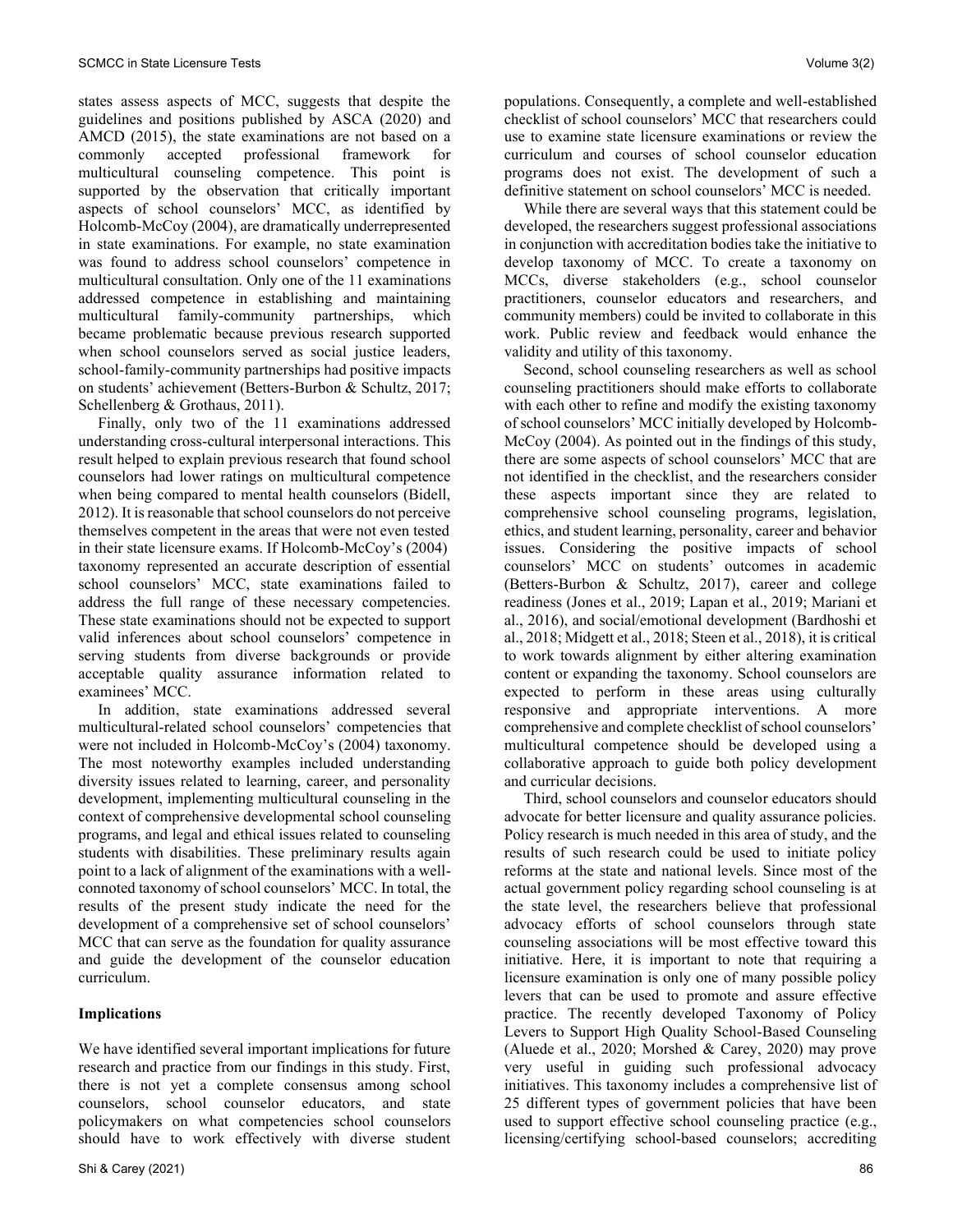#### **Table 3 Multicultural Competence Aspects Addressed by State Licensure Examinations but Not Identified in Holcomb-McCoy's Checklist**

|                                                                                                                        | Praxis   | <b>NES</b> | Colorado | Florida  | Georgia  | <b>Illinois</b> | <b>Michigan</b> | <b>Missouri</b> | Ohio     | <b>Oklahoma</b> | Texas    |
|------------------------------------------------------------------------------------------------------------------------|----------|------------|----------|----------|----------|-----------------|-----------------|-----------------|----------|-----------------|----------|
| 1. Multicultural Counseling competency in career counseling                                                            |          |            |          |          |          |                 | $\times$        | $\times$        |          |                 |          |
| 2. Evidence-based approach for specific student populations                                                            |          |            |          | $\times$ |          |                 |                 |                 |          |                 |          |
| 3. Multicultural counseling related with comprehensive school counseling<br>programs                                   |          | $\times$   |          | $\times$ | X        |                 |                 | $\times$        | X        |                 | ×        |
| 4. Legislation and ethical knowledge in counseling students with special needs                                         | $\times$ |            |          | ×        | $\times$ |                 |                 | ×               |          |                 | $\times$ |
| 5. Use systemic interventions to close achievement gaps                                                                |          |            |          | $\times$ |          |                 |                 |                 |          |                 |          |
| 6. Knowing multicultural context in different school levels                                                            |          |            |          |          | $\times$ |                 |                 |                 |          |                 |          |
| 7. Understanding diversity issues with student learning, career, personality,<br>behavior, etc.                        |          | $\times$   |          |          | $\times$ | $\times$        |                 | $\times$        | $\times$ |                 | $\times$ |
| 8. Understand U.S. education system and how culture influences education<br>practice                                   |          |            |          |          | $\times$ |                 |                 |                 |          |                 |          |
| 9. Understand individual and group theories and apply them appropriately in<br>multicultural society                   |          |            |          |          | $\times$ |                 |                 |                 |          |                 |          |
| 10. Being able to respond to student diverse needs                                                                     | ×        |            |          |          | $\times$ | $\times$        |                 |                 |          |                 |          |
| 11. Knowledge of disability and exceptionality and services needed                                                     | ×        |            |          |          |          | $\times$        |                 |                 |          | $\times$        |          |
| 12. Knowledge of multicultural characteristics of family                                                               |          |            |          |          |          | $\times$        |                 |                 |          |                 |          |
| 13. Knowledge of multiple definitions of intelligence and instructional methods                                        |          | $\times$   |          |          |          | $\times$        | $\times$        |                 |          |                 |          |
| 14. General knowledge of diversity and its implication for school counselor                                            | $\times$ |            |          |          |          |                 | X               | $\times$        |          |                 | $\times$ |
| 15. Knowledge of multicultural competence and culturally responsive counseling                                         |          |            |          |          |          |                 | X               |                 |          |                 | $\times$ |
| 16. Advocacy role to ensure postsecondary goals                                                                        |          |            |          |          |          |                 | $\times$        |                 | $\times$ |                 |          |
| 17. Use research knowledge to identify achievement gaps and use assessment<br>data to advocate for systemic change     |          |            |          |          |          |                 |                 | $\times$        |          |                 |          |
| 18. Reevaluate school counseling programs based on cultural trends                                                     | $\times$ |            |          |          |          |                 |                 |                 | ×        |                 |          |
| 19. Strategies for helping students maintain relationship with multicultural peers<br>and cross-cultural effectiveness |          |            |          |          |          |                 |                 |                 |          | $\times$        | $\times$ |
| 20. Create inclusive learning environment                                                                              |          |            |          |          |          |                 |                 | $\times$        |          |                 | ×        |

*Note*. = Areas covered by that state licensure test but not identified in the checklist developed by Holcomb-McCoy (2004), NES = National Evaluation Series

school counselor training programs; and developing and disseminating resources to support effective practice). Once a comprehensive statement of competencies is developed, it would be possible to decide which levers are most appropriate for which competencies. For example, using licensure tests may be a useful mechanism to assure that entry-level counselors have the necessary knowledge while using program accreditation processes may be better matched to the assurance that prospective counselors can show good judgment based on multicultural counseling principles.

 Lastly, Council for Accreditation of Counseling and Related Educational Programs (CACREP) accredited programs follow CACREP standards (2015) to prepare preservice counselors and therefore need to align their coursework with the requirements set by CACREP. Social and cultural diversity is one of the eight core areas in CACREP Standards. However, gaps exist between

CACREP Standards in the social and cultural diversity area compared with Holcomb-McCoy's checklist. We recommend CACREP reviews its standards based on the results of this study and Holcomb-McCoy's checklist. It is important for school counseling programs to review their curriculum so that their students receive the most accurate training in aspects of multicultural competency of school counselors.

#### **Limitations**

The findings in our study should be interpreted with caution due to the following limitations. First, the actual state examination items are not available for researchers to access. Instead, this study used the examination objectives, assuming that the percentage of the actual examination items in a given area would correspond to the objective percentages. It is possible that our results may underestimate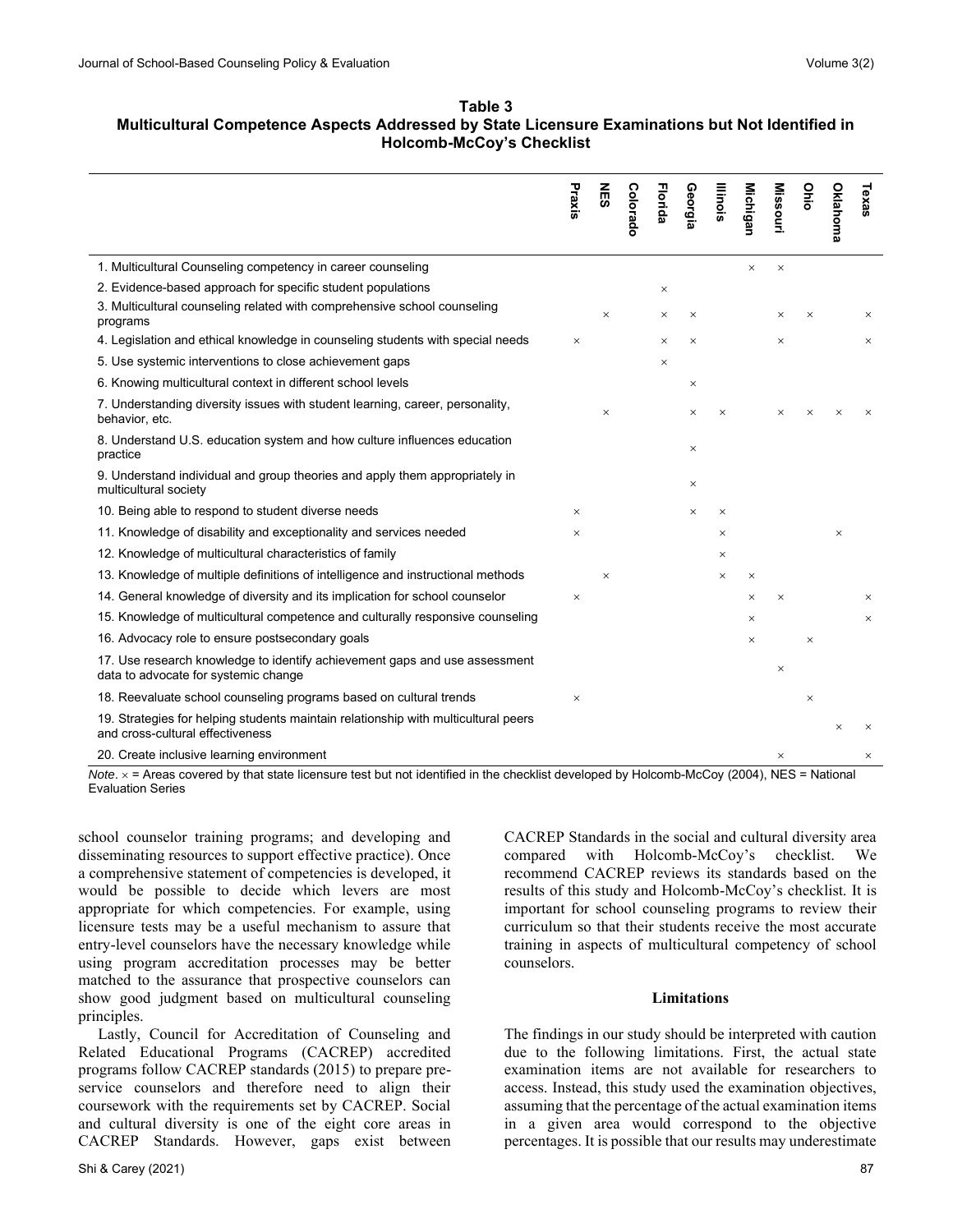or overestimate the actual examination content. Future research will need to address this issue and more precisely ascertain how state examinations address important school counseling competencies. This research will require gaining access to the actual licensure tests to perform content analyses.

 Second, to examine the extent to which current state licensure examinations reflect MCC of school counselors, this study chose to use a checklist developed by Holcomb-McCoy (2004). Despite its content validity, this checklist might lack factorial validity. Therefore, it might be different if researchers choose a different competence scale (e.g., CACREP Standards; CACREP, 2015). Future researchers will need to address these issues and more precisely examine how well the state licensure examinations can address multicultural counseling competencies.

#### **Conclusion**

MCC is critical to the success of professional school counselors and is essential to ensure all students have access to comprehensive school counseling programs that address their academic, social/emotional, and career development in a culturally responsive and effective way. Yet, there exists very little information in the literature on school counselors' state licensure examinations. This study offers preliminary support to the notion that state licensure examinations indeed address some important aspects of MCC as identified by Holcomb-McCoy (2004). Yet, considerable variability exists across examinations in the percentage of content devoted to these commonly addressed areas. Quantitative content analysis shows there are several important aspects of school counselor MCC that are not being tested in state examinations. To move the school counseling profession forward, it is important to clarify state program evaluation expectations for school counseling licensure and to enhance graduate program curriculum for both masters and doctoral students. It is essential to provide professional development for practicing school counselors and counselor educators.

#### **Author Note**

Qi Shi, Department of Education Specialties, Loyola University Maryland. John C. Carey, Ronald H. Fredrickson Center for School Counseling Outcome Research and Evaluation, University of Massachusetts. Correspondence concerning this manuscript should be addressed to Qi Shi, Department of Education Specialties, Loyola University Maryland, 2034 Greenspring Drive, Timonium, MD 21093 (email: [qshi@loyola.edu\)](mailto:qshi@loyola.edu).

## **Disclosure Statement**

No potential conflict of interest was reported by the authors.

## **Funding**

The authors received no financial support for the research, authorship, and/or publication of this article.

## **ORCID**

Qi Shi [0000-0003-3321-872X](https://orcid.org/0000-0003-3321-872X) JohnC. Carey **1** [0000-0001-7306-9891](http://orcid.org/0000-0001-7306-9891)

#### **References**

- Aluede, O., Brady, B., Jin, Y., Morshed, M., & Carey, J. C. (2020). Development of the taxonomy of policy levers to promote high quality school-based counseling: An initial test of its utility and comprehensiveness. *Journal of School-Based Counseling Policy and Evaluation*, *2*(2), 102- 112. <https://doi.org/10.25774/a23t-2245>
- American School Counselor Association (2014). Mindsets and Behaviors for Student Success: K-12 College- and Career-Readiness Standards for Every Student. Alexandria, VA: Author.
- American School Counselor Association (2020). ASCA school counselor professional standards &<br>competencies. Retrieved from competencies. Retrieved [https://www.schoolcounselor.org/getmedia/a8d59c2c](https://www.schoolcounselor.org/getmedia/a8d59c2c-51de-4ec3-a565-a3235f3b93c3/SC-Competencies.pdf) [-51de-4ec3-a565-a3235f3b93c3/SC-](https://www.schoolcounselor.org/getmedia/a8d59c2c-51de-4ec3-a565-a3235f3b93c3/SC-Competencies.pdf)[Competencies.pdf](https://www.schoolcounselor.org/getmedia/a8d59c2c-51de-4ec3-a565-a3235f3b93c3/SC-Competencies.pdf)
- American School Counselor Association (2021). State certification requirements. Retrieved from [https://www.schoolcounselor.org/About-School-](https://www.schoolcounselor.org/About-School-Counseling/State-Requirements-Programs/State-Licensure-Requirements)[Counseling/State-Requirements-Programs/State-](https://www.schoolcounselor.org/About-School-Counseling/State-Requirements-Programs/State-Licensure-Requirements)[Licensure-Requirements](https://www.schoolcounselor.org/About-School-Counseling/State-Requirements-Programs/State-Licensure-Requirements)
- Angrist, J. D., & Guryan, J. (2008). Does teacher testing raise teacher quality? Evidence from state certification requirements. *Economics of Education Review*, *27,* 483-503. <http://doi.org/10.1016/j.econedurev.2007.03.002>
- Association of Multicultural Counseling and Development. (2015). AMCD multicultural counseling competencies. Retrieved from https://www.coun seling.org/resources/competencies/multcultural\_com petencies.pdf
- Bardhoshi, G., Duncan, K., & Erford, B. (2018). Effect of a specialized classroom counseling intervention on increasing self-efficacy among first-grade rural students. *Professional School Counseling*, *21*(1), 12- 25[. http://doi.org/10.5330/1096-2409-21.1.12](http://doi.org/10.5330/1096-2409-21.1.12)
- Bengtsson, M. (2016). How to plan and perform a qualitative study using content analysis. *NursingPlus Open*, *2*, 8-14. [http://dx.doi.org/10.1016/j.npls.](http://dx.doi.org/10.1016/j.npls.%202016.01.001)  [2016.01.001](http://dx.doi.org/10.1016/j.npls.%202016.01.001)
- Berelson, B. (1952). *Content analysis in communication research.* Free Press.
- Berliner, D. C. (2005). The near impossibility of testing for teacher quality. *Journal of Teacher Education*, *56*, 205-213. [http://doi.org/10.1177/00224871052759 04](http://doi.org/10.1177/00224871052759%2004)
- Betters-Burbon, J. J., & Schultz, J. W. (2017). School counselors as social justice leaders: An innovative school-family-community partnership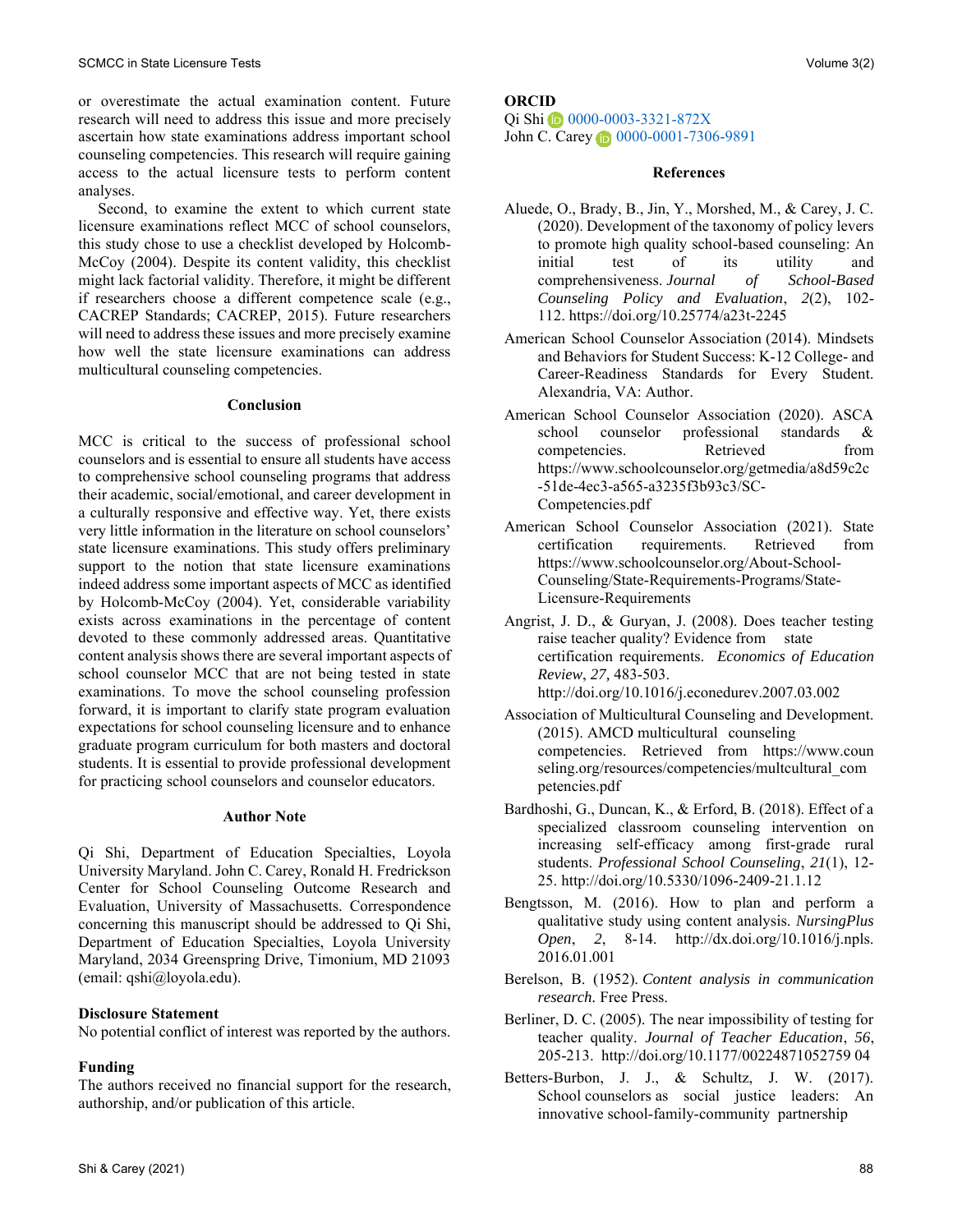with Latino students and families. *Professional School Counseling*, *21*(1b), 1-11. <https://doi.org/10.1177/2156759X18773601>

- Bidell, M. P. (2012). Examining school counseling students' multicultural and sexual orientation competencies through a cross-specialization comparison. *Journal of Counseling & Development*, *90*, 200-207. [https://doi.org/10.1111/j.1556-](https://doi.org/10.1111/j.1556-6676.2012.00025.x) [6676.2012.00025.x](https://doi.org/10.1111/j.1556-6676.2012.00025.x)
- Blackford, K., Olmstead, G., & Stegman, C. (2012). Teacher licensure and qualified teachers: Are certification examinations enough? *American Journal of Educational Studies*, *5,* 5-19. Retrieved from [https://www.proquest.com/openview/84ce496179be6](https://www.proquest.com/openview/84ce496179be6d4a6b4316e80d04626a/1?pq-origsite=gscholar&cbl=836340) [d4a6b4316e80d04626a/1?pq](https://www.proquest.com/openview/84ce496179be6d4a6b4316e80d04626a/1?pq-origsite=gscholar&cbl=836340)[origsite=gscholar&cbl=836340](https://www.proquest.com/openview/84ce496179be6d4a6b4316e80d04626a/1?pq-origsite=gscholar&cbl=836340)
- Buddin, R., & Zamarro, G. (2008). *Teacher Quality, Teacher Licensure Tests, and Student Achievement*. Santa Monica, CA: Rand Education.
- Carey, J. C., Martin, I., Harrington, K., & Trevisan, M. S. (2019). Competence in program evaluation and research assessed by state school counselor licensure examinations*. Professional School Counseling*, *22*(1). [http://doi.org/10.1177/2156759X 18793839](http://doi.org/10.1177/2156759X%2018793839)
- Chao, R. C. (2013). Race/ethnicity and multicultural competence among school counselors: Multicultural t raining, racial/ethnic identity, and color-blind racial attitudes. *Journal of Counseling & Development*, *91*(2), 140-151. [https://doi.org/10.1002/j.1556-](https://doi.org/10.1002/j.1556-6676.2013.00082.x) [6676.2013.00082.x](https://doi.org/10.1002/j.1556-6676.2013.00082.x)
- Council of Accreditation of Counselor and Related Education Programs (CACREP) Standards. (2016). Retrieved from https://www.cacrep.or g/forprograms/2016-cacrep-standards/
- Crenshaw, K. (1994). *Mapping the Margins: Intersectionality, Identity Politics, and Violence against Women of Color.* In R. K. Bergen, J. L. Edleson, & C. M. Renzetti, *Violence against women: Classic papers* (p. 282–313). Pearson Education New Zealand.
- Dodson, F. K. (2013). Exploring the multicultural competence of school counselors. *The Journal of Counselor Preparation and Supervision*, *5*(2), 18-29. <http://dx.doi.org/10.7729/52.0041>
- Florida State Department of Education (2021). Specialization requirements for certification in school counseling (Grades PK-12). Retrieved from [https://www.fldoe.org/teaching/certification/certificat](https://www.fldoe.org/teaching/certification/certificate-subjects/administrative-rules/6a-4-0181.stml) [e-subjects/administrative-rules/6a-4-0181.stml](https://www.fldoe.org/teaching/certification/certificate-subjects/administrative-rules/6a-4-0181.stml)
- Guzman, M. R.; Calfa, N. A.; Kerne, V. V. H., & McCarthy, C. (2013). Examination of multicultural counseling competencies in school counselors. *Journal of School Counseling*, *11*(7), 1-27. <https://eric.ed.gov/?id=EJ1012307>
- Holcomb-McCoy, C. C. (2001). Exploring the selfperceived multicultural counseling competence of

elementary school counselors. *Professional School Counseling*, *4*(3), 195-201. <https://www.jstor.org/stable/42732251>

- Holcomb-McCoy, C. C. (2004). Assessing the multicultural competence of school counselors: A checklist. *Professional School Counseling*, *7*(3), 178-186. <https://www.jstor.org/stable/42732560>
- Holcomb-McCoy, C. C. (2005). Investigating school counselors' perceived multicultural competence. *Professional School Counseling, 8*(5), 414-423. <https://www.jstor.org/stable/42732483>
- Jones, S., Ricks, J., Warren, J., Mauk, G. (2019). Exploring the career and college readiness of high school students serviced by RAMP and non-RAMP school counseling programs in North Carolina. ASCA Research Report. Retrieved from [https://www.schoolcounselor.org/getmedia/05f49ef2-](https://www.schoolcounselor.org/getmedia/05f49ef2-872f-4dd7-b3b5-ce4d60fbb7f4/Effectiveness-CCR-RAMP-Report.pdf) [872f-4dd7-b3b5-ce4d60fbb7f4/Effectiveness-CCR-](https://www.schoolcounselor.org/getmedia/05f49ef2-872f-4dd7-b3b5-ce4d60fbb7f4/Effectiveness-CCR-RAMP-Report.pdf)[RAMP-Report.pdf](https://www.schoolcounselor.org/getmedia/05f49ef2-872f-4dd7-b3b5-ce4d60fbb7f4/Effectiveness-CCR-RAMP-Report.pdf)
- LaFromboise, T. D., Coleman, H. L. K., & Hernandez, A. (1991). Development and factor structure of the Cross-Cultural Counseling Inventory— Revised. *Professional Psychology: Research and Practice*, *22*(5), 380-388. <https://doi.org/10.1037/0735-7028.22.5.380>
- Lapan, R., Poynton, T., Balkin, R., Jones L. (2019). ASCA National Model implementation and appropriate school counselor ratios promote more informed college decision-making. ASCA Research Report. [https://www.schoolcounselor.org/getmedia/123d57f8](https://www.schoolcounselor.org/getmedia/123d57f8-7424-421f-bf39-561bad495ea9/Effectiveness-App-Ratios-Infographic.pdf) [-7424-421f-bf39-561bad495ea9/Effectiveness-App-](https://www.schoolcounselor.org/getmedia/123d57f8-7424-421f-bf39-561bad495ea9/Effectiveness-App-Ratios-Infographic.pdf)[Ratios-Infographic.pdf](https://www.schoolcounselor.org/getmedia/123d57f8-7424-421f-bf39-561bad495ea9/Effectiveness-App-Ratios-Infographic.pdf)
- Leathers, S. J., Spielfogel, J. E., Blakey, J., Christian, E., & Atkins, M. S. (2016). The effect of a change agent on use of evidence-based mental health practices*. Administration and Policy in Mental Health*, *43*(5), 768–782[. http://doi.org/10.1007/s10488-015-0694-1](https://pubmed.ncbi.nlm.nih.gov/26487393/)
- Mariani, M., Berger, C., Koerner, K., Sandlin, C. (2016). Operation occupation: A college and career readiness intervention for elementary students. *Professional School Counseling*, *20* (1), 65-76. <http://doi.org/10.5330/1096-2409-20.1.65>
- Meyers, J. E., Sweeney, T. J., & White, V. E. (2002). Advocacy for counselors and the counseling profession: A professional imperative. *Journal of Counseling and Development*, *80,* 394-402. <https://doi.org/10.1002/j.1556-6678.2002.tb00205.x>
- Midgett, A., Doumas, D., Johnson, A. (2018). Establishing school counselors as leaders in bullying curriculum delivery: Evaluation of a brief, schoolwide bystander intervention. *Professional School Counseling*, *21*(1), 1-9.<http://doi.org/10.1177/2156759X18778781>
- Minton, S. J. (2017). Examining graduate student engagement in counseling services with diverse populations in P-12 education. *International Journal*